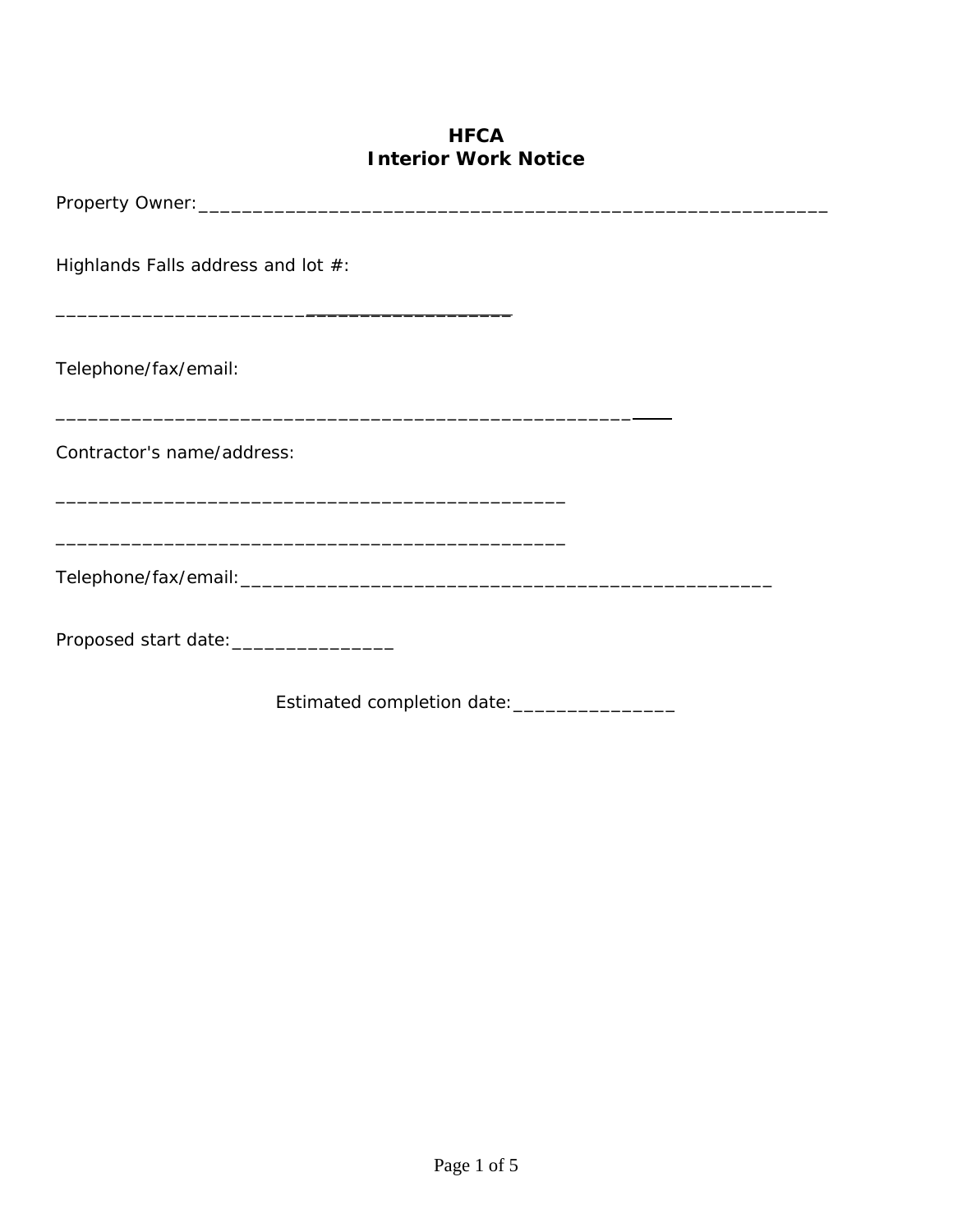# *HFCA Application*

#### **(Highlight or Circle One of the following)**

- **Exterior Maintenance**
- **Exterior Remodeling within existing footprint**
- **Exterior Remodeling with Addition under 1,000 square feet**
- **Exterior Remodeling with Addition over 1,000 square feet.**

Property Owner:

Highlands Falls address and lot  $#$ : example and the set of the set of the set of the set of the set of the set of the set of the set of the set of the set of the set of the set of the set of the set of the set of the set

Telephone/fax/email:

Contractor's name/address:

Telephone/fax/email:

Proposed start date: Estimated completion date:

Accounts and Assessments must be paid in full before the application will be approved.

Applicable rules and regulations to be read and agreed to by owner and contractor are located in the ARC Guidelines.

#### **Tree permit must be obtained if there is tree removal Copies of county land disturbance application and permit and/or plan must be submitted.**

- Tree Permit Y N
- Setbacks maintained: **Setbacks:** All building setbacks must be observed or a specific variance sought from the ARC before construction begins. The setbacks are:
	- a. Twenty-five (25) feet from the front lot line in Section I and thirty-five (35) feet in Section II.
	- b. Ten (10) feet from side and rear lot lines in Sections I and II, EXCEPT, thirty (30) feet from the rear lot line when abutting the golf course or a lake in Sections I and II.
- If appurtenant structures added location and materials described in plans: lampposts, columns, walls, signs, mailbox, fences, retaining walls, parking area, rock columns, railroad ties, generator, HVAC compressor or heat pump located and screened
- If included, driveway and carport criteria must be met
- If baths/bedrooms added, (circle one) septic or sewer If septic, new permit included? Y N Vent stacks located behind roofline from front Roofing matches original? Y N Type and color? \_\_\_\_\_\_\_\_\_\_\_\_\_\_\_\_\_\_\_\_\_\_\_\_\_\_\_\_\_\_\_\_\_\_ Meets pre-approved list? The Meets pre-approved list? Spark arrestor if wooden shakes used? Y N Siding/painting matches original? Y N Type and color? \_\_\_\_\_\_\_\_\_\_\_\_\_\_\_\_\_\_\_\_\_\_\_\_\_\_ Meets pre-approved list? Y N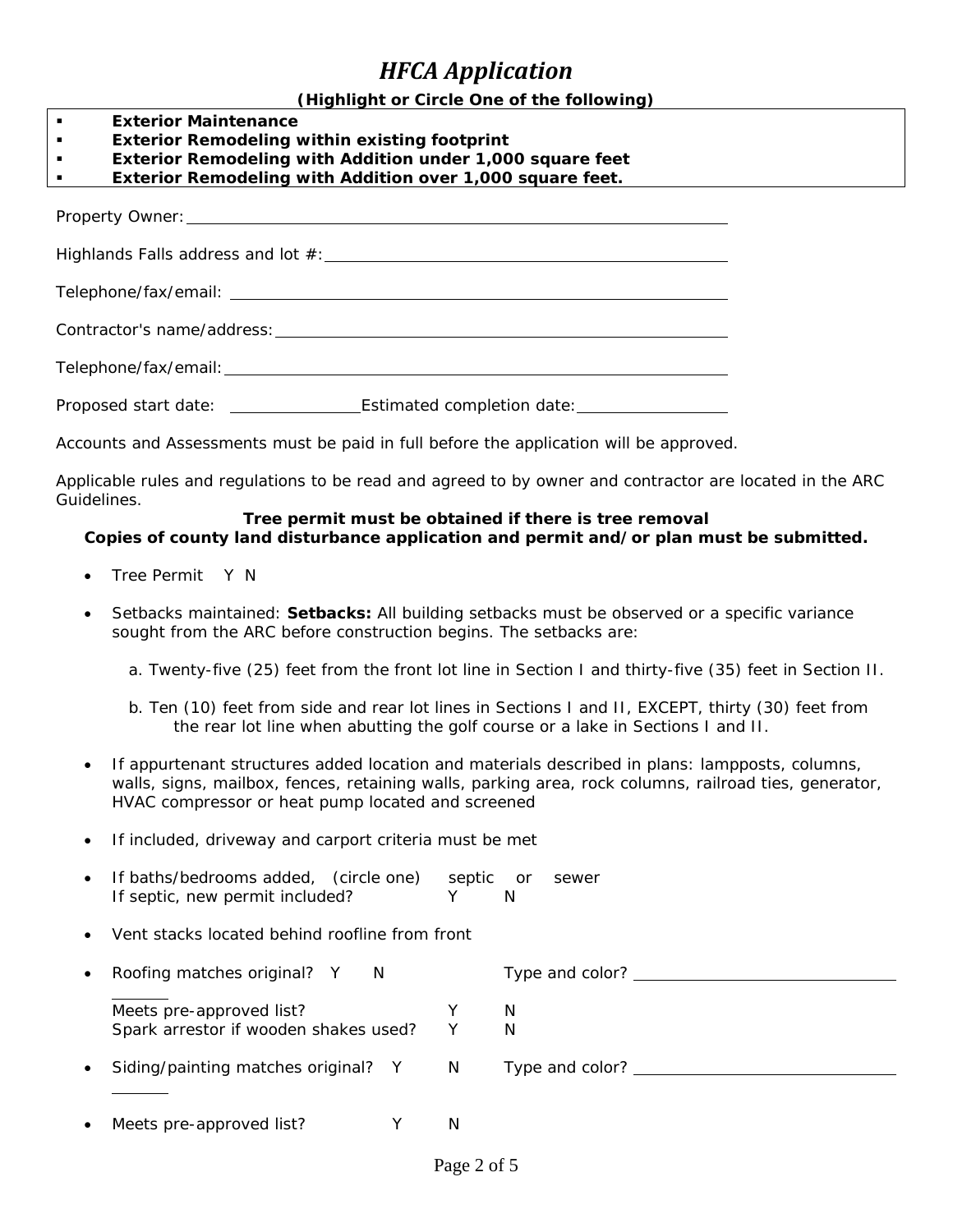Please describe the changes to be made including a description of exterior building materials to be installed and for what purpose. Please provide a copy of plans and specifications. Please address any of the following items if included in the construction.

- Concrete block, foundation walls, and chimneys stuccoed smooth and painted
- Foundation walls properly screened w/ landscaping
- If decks and porches are more than 6' above grade, the underside, if exposed to view, must be screened with wood lattice or landscaping.
- If major landscaping is included, a plan and a landscaping application must be submitted.
- If there is a change in drainage, discharge requirements must be met.
- Erosion control is required.

 $\overline{a}$ 

Compliance Deposits will be refunded upon completion of the items listed on the "Compliance Deposit Refund Checklist and ARC Checklist." If the compliance deposit is exhausted, the homeowner is responsible for any fees or fines thereafter.

If the application is rejected or canceled by the owner, in the sole discretion of the ARC a sum equal to the fees paid less expenses incurred by HFCA may be refunded.

## **Exterior Maintenance Application:**

- No fee is required.
- No contractor compliance deposit is required
- Maintenance permit time limit is 3 months.

There will be a charge to the property owner of \$250 for each full month that work continues beyond the 3 month time limit. Extensions may be requested as described in C. Guidelines for All Construction (Remodeling and New), item #17.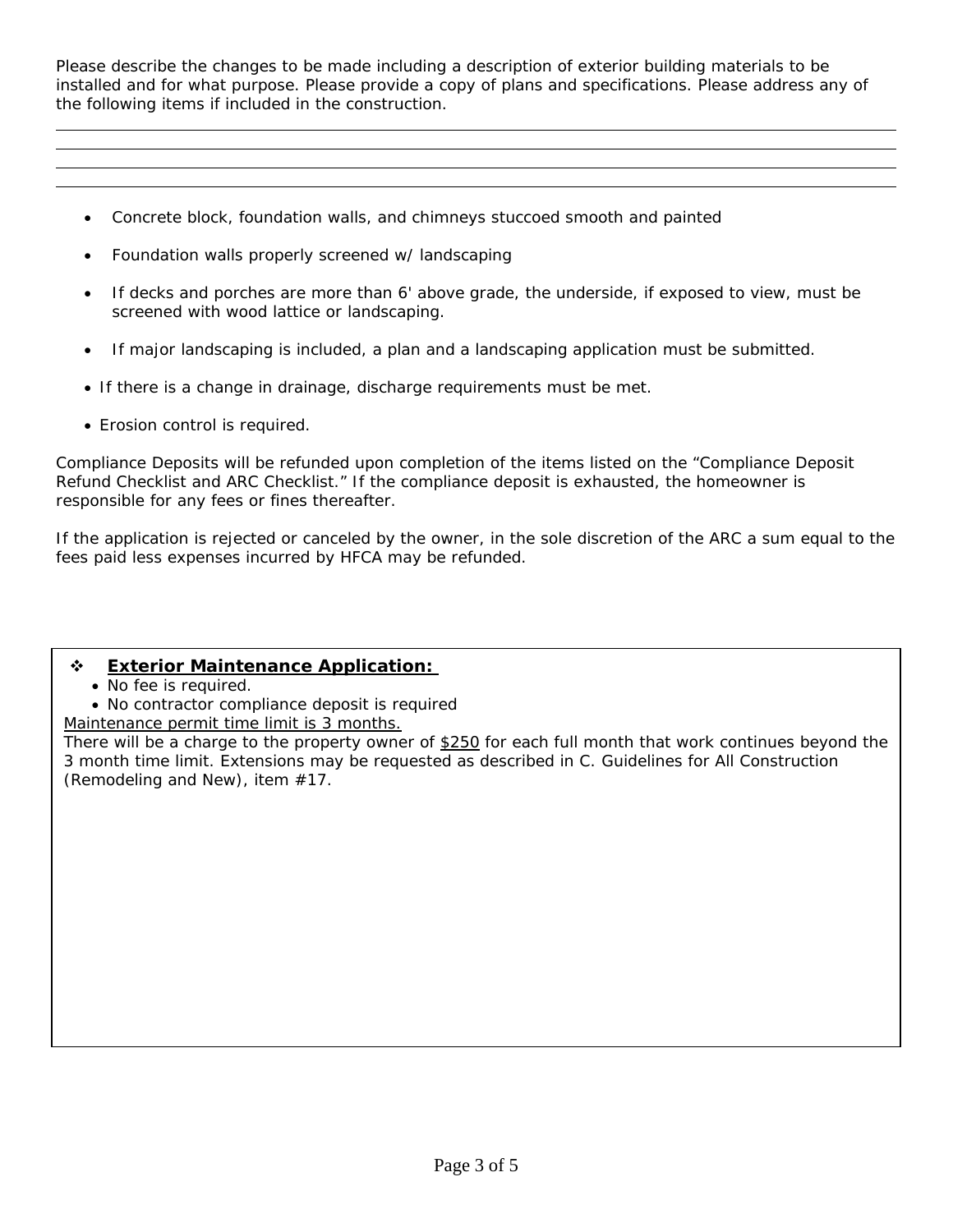#### **Exterior Remodeling within Existing Footprint:**

A remodeling within existing footprint permit time limit is 3 months. Extensions may be requested as described in C. Guidelines for All Construction (Remodeling and New), item #17.

There will be a charge against the contractor's compliance deposit of \$250 for each full month that work continues beyond the 3 month time limit.

- The permit fee is \$250.
- The contractor's compliance deposit is \$1,000.

**No work shall begin before the application is approved.** 

|                                                                                                                                                                                                                                   |            | <b>Date Paid</b> |
|-----------------------------------------------------------------------------------------------------------------------------------------------------------------------------------------------------------------------------------|------------|------------------|
| Permit Fee due from Homeowner                                                                                                                                                                                                     | \$250.00   |                  |
| Time Extension Request (# of months) __________<br>Date approval given: _______________<br>Refundable Compliance Deposit Due From Contractor:<br>Date Refunded ________________________________Check # __________________________ | \$1,000.00 |                  |

#### **Exterior Remodeling with Addition Under 1,000 square footage:**

A remodeling with footprint expansion under 1,000 sq ft. permit time limit is 6 months. Extensions may be requested as described in C. Guidelines for All Construction (Remodeling and New), item #17.

There will be a charge of \$500 against the contractor's compliance deposit for each full month that work continues beyond the 6 month time limit.

- The permit fee is \$500 plus \$2 per added heated or unheated sq foot and/or \$0.50 per added sq ft of decking.
- The contractor's compliance deposit is \$1,500.

In its sole discretion ARC may apply any or all of the requirements contained within F. New Construction depending upon the scope of the project.

Please describe the changes to be made including a description of exterior building materials to be installed and for what purpose. Please provide a copy of plans and specifications. Please address any of the following items if included in the construction.

| No work shall begin before the application is approved.                                                                                                                                                                          | Date Paid                                                             |
|----------------------------------------------------------------------------------------------------------------------------------------------------------------------------------------------------------------------------------|-----------------------------------------------------------------------|
| Permit Fee<br>Plus additional heated sq.footage of _________@\$2/sq.ft.<br>Plus additional decking sq.footage of ________________@ \$0.50/sq. ft.<br>Total Due From Homeowner<br>Time Extension Request (# of months) __________ | \$500.00<br><u> 1989 - Andrea Station Books, amerikansk politik (</u> |
| ARC approval/denial by ARC Representative:<br>Date approval given: 2000<br>Refundable Compliance Deposit Due From Contractor:<br>Date Refunded _______________________Check #                                                    | \$1,500.00                                                            |